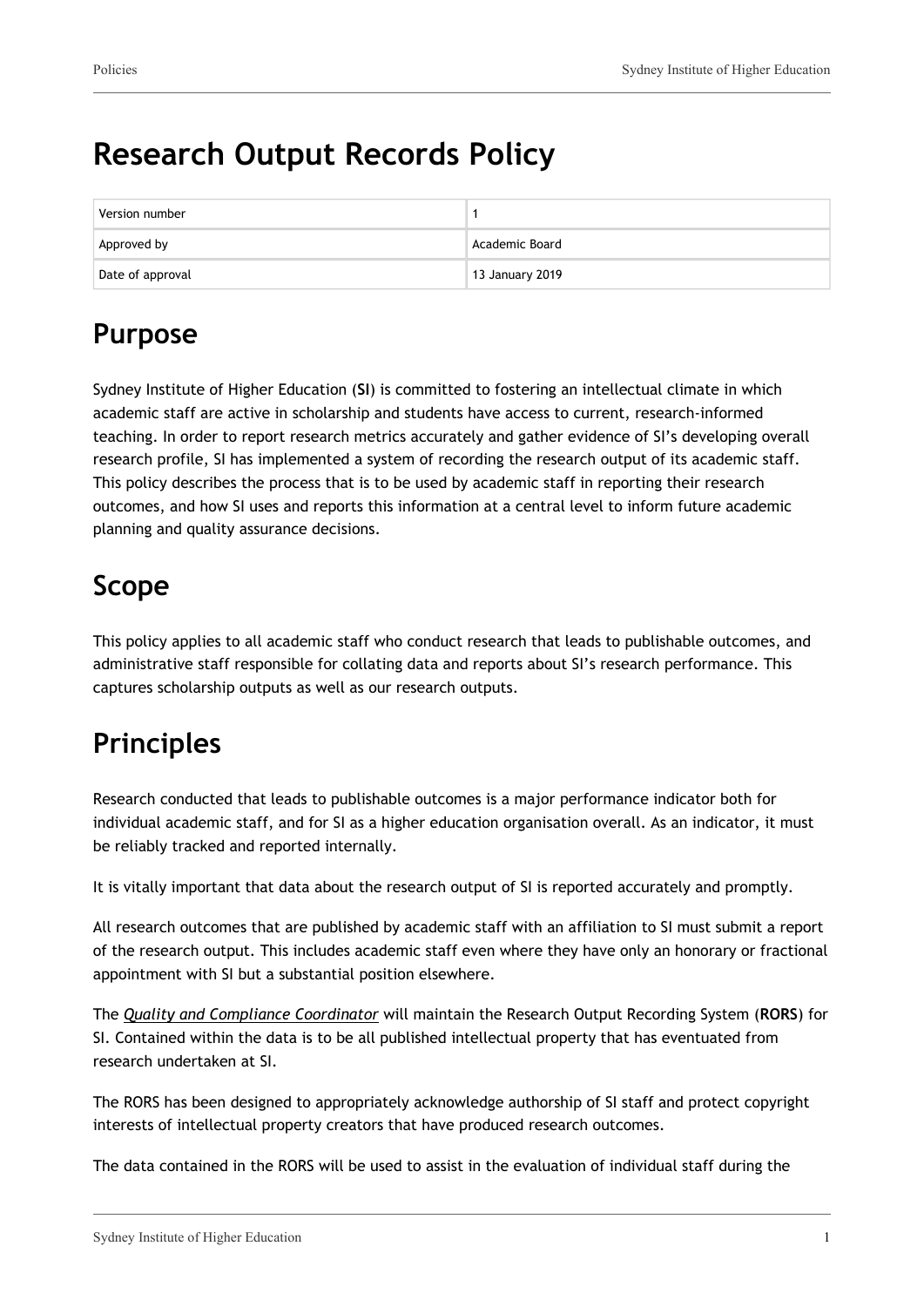annual performance review process. It will also be analysed and synthesised into reports that are submitted annually to the *Academic Board* and *Corporate Governance Boards* to allow each to monitor the overall performance of SI as an academic organisation.

Annual reporting on research performance of SI will be used to inform future planning decisions and future academic objectives.

### **Procedures**

### **Submission**

All academic staff appointed to SI with research outcomes expected within their position description must familiarise themselves with the RORS and ask their supervisor if they require assistance.

Staff can complete the reporting process at any time after they receive confirmation of publication of the research output. The notification of acceptance of publication should be included as evidence with the submission of the report. Alternatively, the staff member can wait until after the research output is in print or otherwise made available.

In addition to scholarship outcomes, SI records research outcomes of its academic staff for the following categories of research output:

- Books
- Chapters or essays within books
- Journal articles
- Conference proceedings
- Creative works

Staff who have notification from a publisher (or equivalent) that their research output is accepted for publication must complete the relevant administrative form that is submitted to the *Dean*. Forms can be requested from the *Quality and Compliance Coordinator* or accessed via the staff intranet.

When forms are completed, they are to be submitted with relevant evidence attached, including evidence of acceptance of publication, evidence of peer review, co-contributors' acknowledgement of SI staff contribution to the research output, and where relevant a copy of the research output itself.

Staff who publish research are encouraged to discuss their output with the *Dean* to identify which category of research they have produced and thus which template administrative form they should complete if they are unsure. Certain types of research may not fit the above categories and may necessitate the development of a new template. Instances of this must be included with the annual report to the *Academic Board*.

#### **Recording Research Output**

Records of research output submitted internally must include a range of common information across the different types of research output. These include:

• Biographical details, including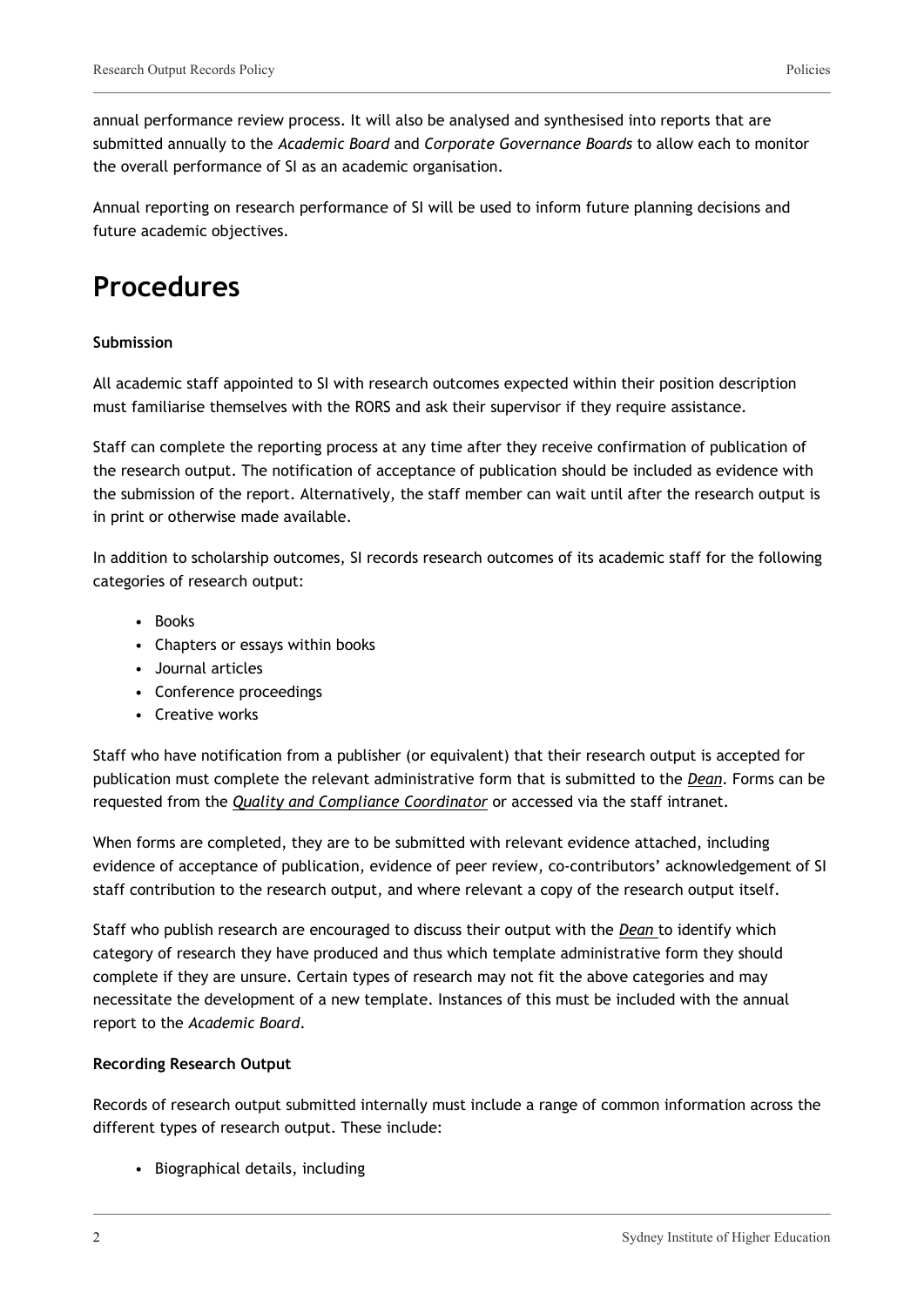- SI staff member name
- Contact number
- Email address
- Position within SI
- Title of book, journal, or book in which book chapter appears
- Title of article, book chapter, conference paper, or creative work
- Names of all other contributors to the work, if relevant
- Broad field, using ASCED indicators
- Whether the work has been peer reviewed
- Publication year
- ISBN where relevant (and if known)
- Digital Object Identifier where relevant (and if known)
- Field of Research (FoR) code
- Socio-Economic Objective (SEO) code.

Where a work has multiple relevant FoR codes or multiple SEO codes, the submission should indicate a percentage of relevance to the work for each FoR or SEO code.

All forms of research recorded internally must additionally be classified into one of three categories on the associated administrative form:

- New or emerging knowledge
- New applications of existing knowledge
- Scholarship of teaching and learning to be applied at SI

It is understood that some of these classifications may overlap depending on the specific research outcome captured.

The review, storage, and recording of all data concerning research output must be in accordance with the *Data and Records Integrity Policy.*

### **Review and reporting**

The *Quality and Compliance Coordinator* accepts submissions from SI academic staff and maintains the RORS. The *Quality and Compliance Coordinator* upon receipt of a submission of research output using one of the approved administrative forms will notify the academic staff member of receipt.

The *Quality and Compliance Coordinator* will review and verify the evidence submitted, making a recommendation to the Dean within 5 working days that the output submitted is to be recorded on the RORS. The *Quality and Compliance Coordinator* will seek the assistance of the *Dean* and/or *Program Monitoring Committee* for assistance in verifying evidence or accurately classifying and recording the submission if necessary.

Dean will have access to the RORS at all times. At the end of the academic year, the *Dean* will submit a report to the *Program Monitoring Committee* concerning research output and research performance of SI at the end of the year.

The report will include an overall summary of research performance. The report will also review specific metrics such as: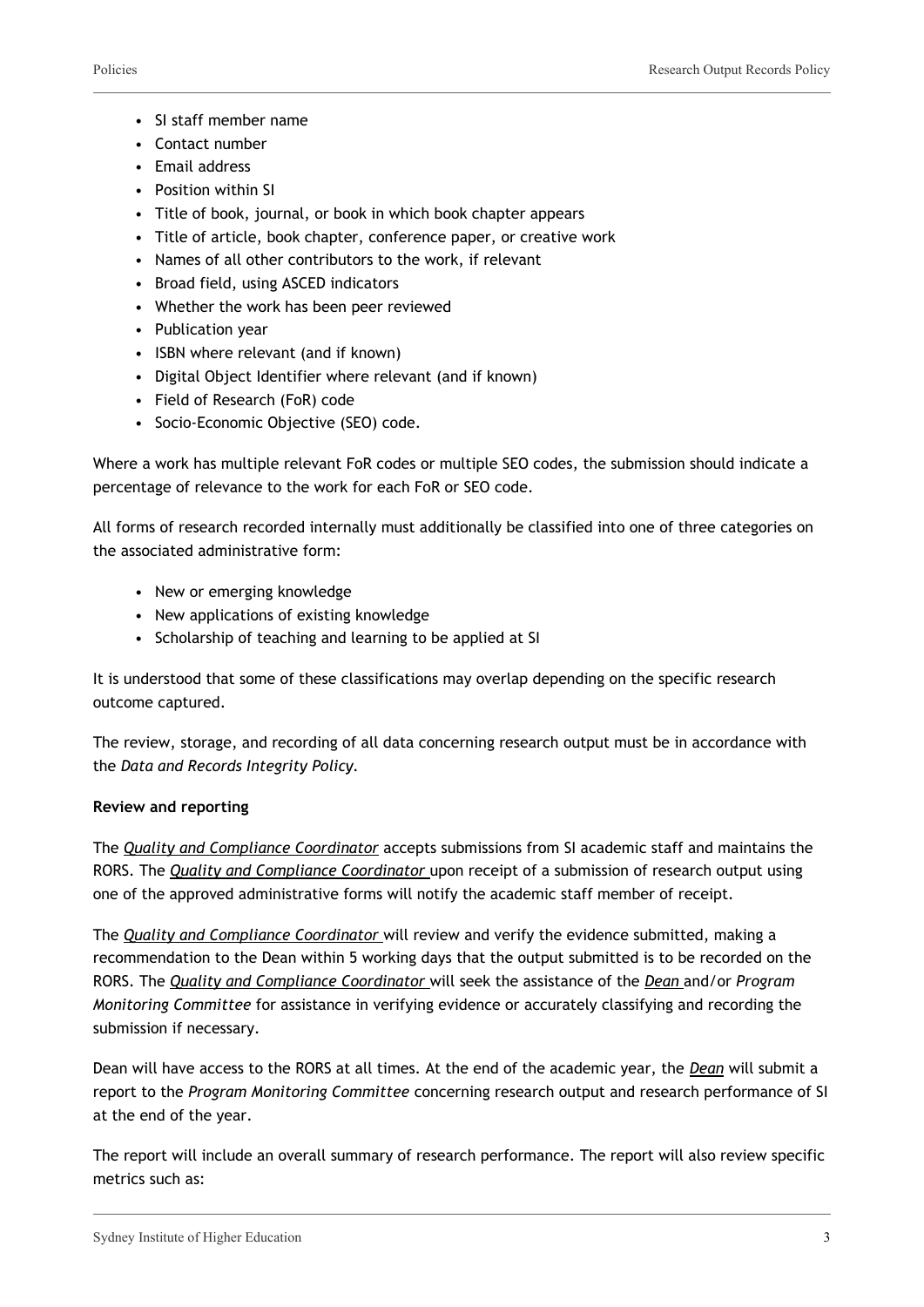- Changes to rates of research output in types of research published (for example, greater percentages of journal articles to conference proceedings compared to the previous reporting period.)
- Changes to rates of research collaboration with other SI internal staff or external academic partners
- Increase or decrease in research output across varying FoR and SEO codes.
- Increase or decrease in research that is based on new or developing fields of knowledge and/or the scholarship of teaching and learning.

The report will be submitted to the *Program Monitoring Committee* and the *Academic Board*. The *Academic Board* will use the findings of the review to assess SI overall academic performance against relevant indicators contained in the *Strategic Plan* and/or *Learning and Teaching Plan*, advising the *Corporate Governance Board* accordingly if the *Academic Board* identifies areas of underperformance.

The *Learning and Teaching Committee* will access each annual report of research output and review the metrics and conclusions contained within each. The findings will be included along with other evidence in the process of developing a new *Learning and Teaching Plan* in which SI's institutional academic objectives for the forthcoming five years will be proposed for the approval of the *Academic Board*.

Individual academic staff are encouraged to access the RORS through the Dean to gather evidence in preparation for an annual performance review meeting. Supervisors of academic staff will be able to access the RORS for the same purpose.

# **Policy Implementation and Monitoring**

The *Academic Board* delegates responsibility for the day-to-day implementation of this policy to the Dean and Quality and Compliance Coordinator and other supervisory staff where appropriate.

The *Academic Board* will review all periodic reports from relevant staff members, in accordance with the *Compliance Calendar*.

Additionally, the *Academic Board* will review all relevant student complaints, concerns raised by staff members, and instances of student or staff misconduct in accordance with the *Compliance Calendar*.

Based on these monitoring activities, the *Academic Board*, in accordance with the *Compliance Calendar* must provide a report to the *Corporate Governance Board* and ensure that findings are taken into account in planning, quality assurance and policy improvement processes.

## **Definitions**

**Academic staff**: staff employed at SI in a learning and teaching or research capacity.

**Australian Qualifications Framework (AQF)**: The Commonwealth system for classifying accredited qualifications in the Australian education system.

**ASCED:** Australian Standard Classification of Education is the system of educational classification by discipline for the collection of data about the education sector used by the Australian Bureau of